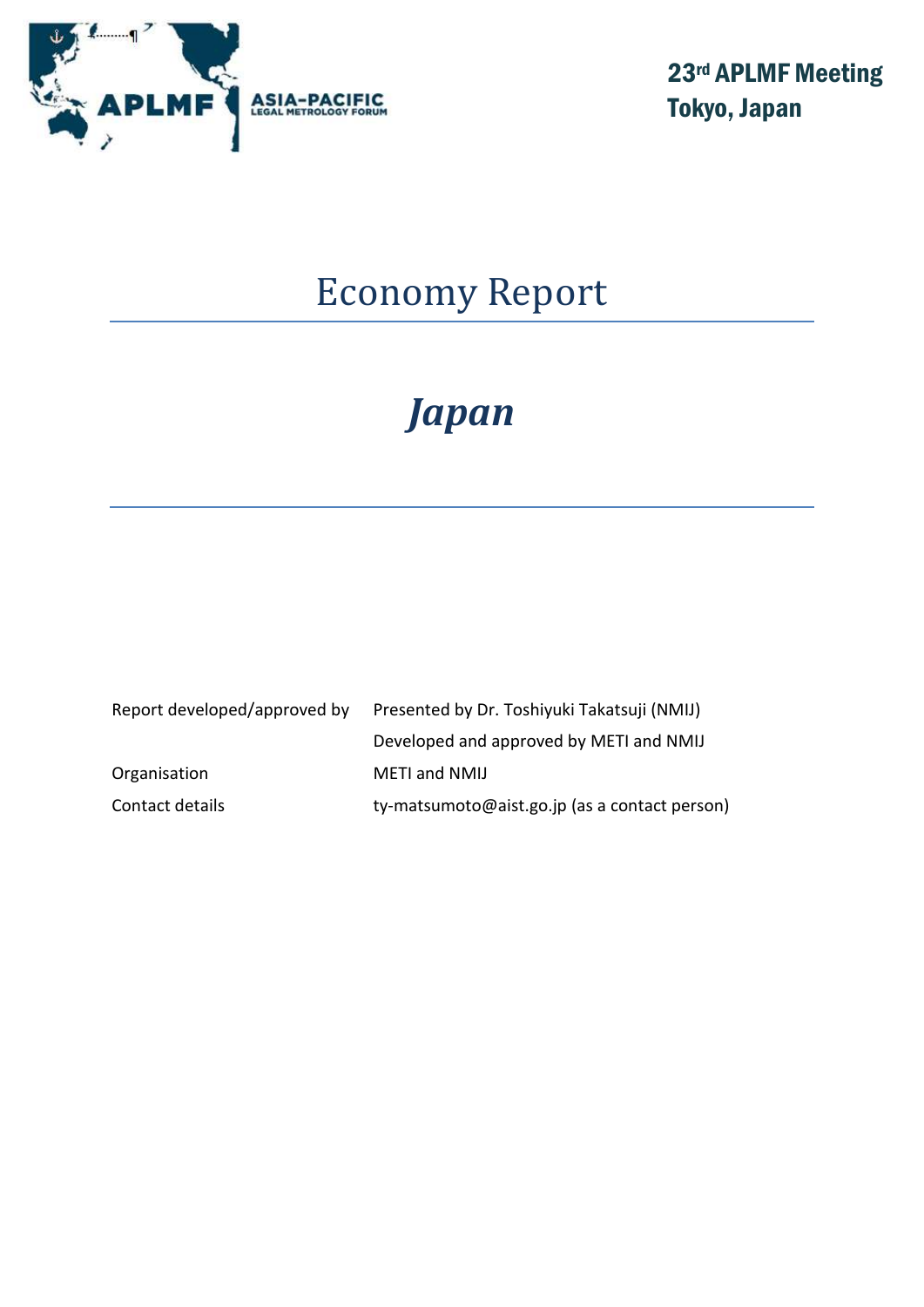### **Organisation Structures and Legislative Frameworks**



The Measurement Act, which underpins modern metrological control system in Japan, had been established in 1891, and was fully amended in 1992.

METI (Ministry of Economy, Trade and Industry) is responsible for the Measurement Act as the basis of scientific metrology and legal metrology. METI supervises legal systems based on the Measurement Act from a viewpoint of consumer protection and support for the industry.

The Measurement Administration Council, composed of the experts from interested parties including a consumer's group, is established in METI, and it is convened by the Minister of Economy, Trade and Industry. The primary roles of this Council are consideration and review of the present metrological control system toward the future.

METI also coordinates other public originations in metrology, such as the local governments (47 prefectures and 126 municipalities specified by the Cabinet Order), NMIJ (National Metrology Institute of Japan), JEMIC (Japan Electric Meters Inspection Corporation) and NITE (National Institute of Technology and Evaluation as the accreditation body).

NMIJ provides; most of the national primary measurement standards, calibration/testing services, certified reference materials (CRMs), domestic training programs and international cooperation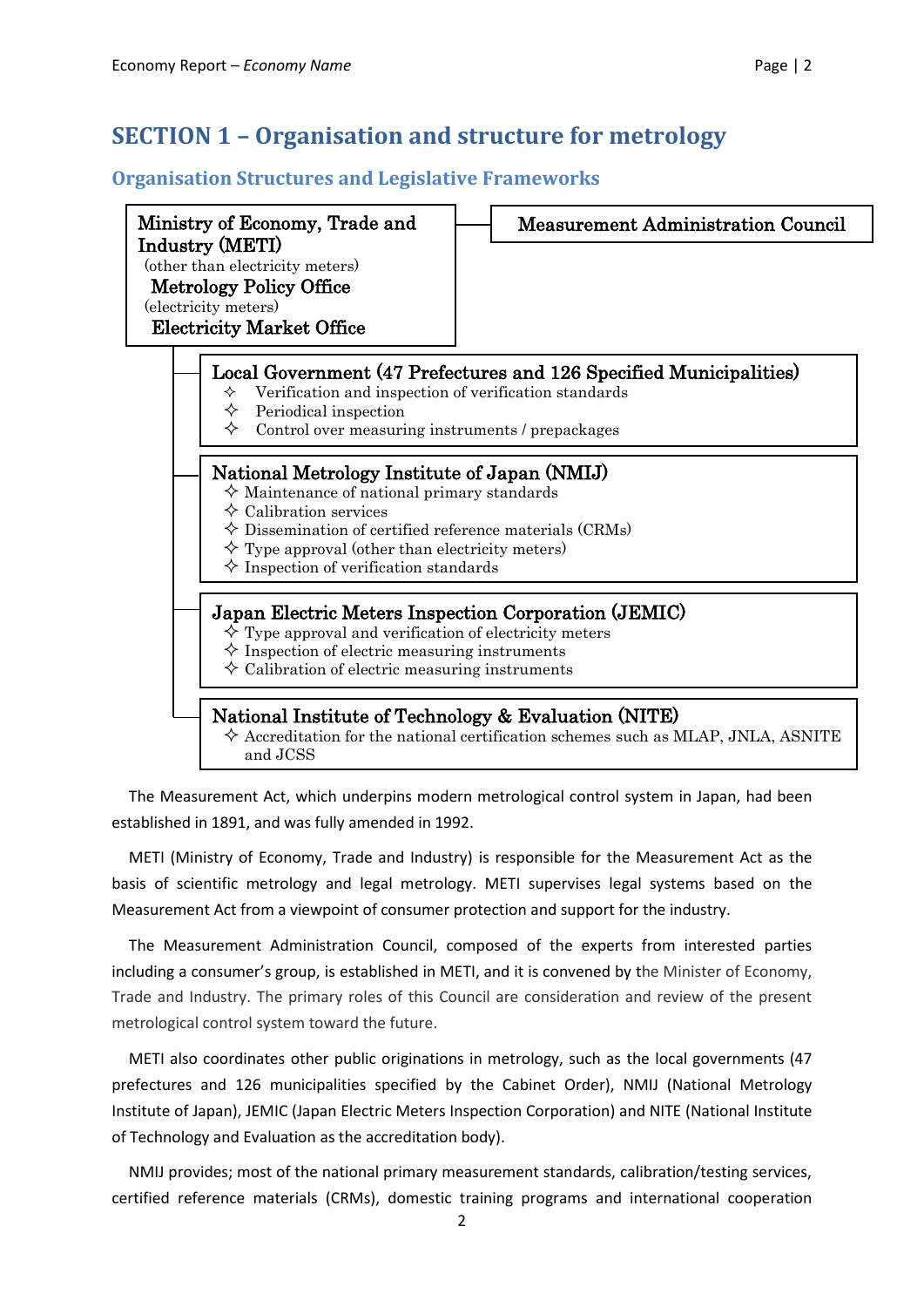activities. In legal metrology, NMIJ conducts testing for issuing national/OIML type approval certificates and measurement standards used for verifications which are conducted by the local governments and designated manufacturers.

#### **International arrangements and engagement**

#### ■ Participation in the OIML Activities

In 1961, Japan participated in the OIML Convention. NMIJ, which was formerly known as NRLM, has provided a CIML member, who is assigned by Minister of METI, for a long period. Dr. Yukinobu Miki, as Director of NMIJ, has been a CIML member of Japan since May, 2005, and has served as the second CIML Vice President since October, 2013. As a part of the second CIML Vice President's responsibility, he also chairs the RLMO (Regional Legal Metrology Organization) Round Table attended by the representatives from the organizations including APLMF.

Regarding OIML MAA, NMIJ has been an Issuing Participant for OIML R 60 (load cells) and R 76 (non-automatic Weighing Instruments) since 2006. In the OIML Basic Certificate System, NMIJ issues certificates for R 49 (water meters) and R 117 (fuel dispensers). At present, NMIJ is actively submitting comments to the CSPG (Certification System Project Group) to reform the current OIML systems.

At the 51 $^{\text{st}}$  CIML Meeting in October, 2016, Japan proposed a new project to revise R 139 (2014) *Compressed Gaseous Fuels Measuring Systems for Vehicles* in order to add technical requirements for hydrogen dispensers. A new JIS (Japan Industrial Standard) for hydrogen dispensers has been already issued on 20 May, 2016.

As a domestic activity, there are many national mirror committees corresponding to OIML TCs/SCs which are composed of the members of METI, NMIJ, the manufacturers belong to the Japan Measuring Instruments Federation (JMIF) and the consumers. These committees support Japan's activities for OIML through discussing approximately 30 issues of revisions (or new drafts) of OIML documents in one year.

#### Cooperation with APLMF

Japan participated in APLMF in 1994 and NMIJ provided President and Secretariat in the period 2001-2007. Since 2001, we have also supported the APLMF WG on Quality Measurement of Agricultural Products. This WG conducted a training course on rice moisture measurement in Phnom Penh in November, 2015. Japan also supported APLMF Training Course on Mass Standards in Jakarta, Indonesia in August and APMP (Asia-Pacific Metrology Programme) Workshop on Laser Interferometers for Length Measurement held in NMIJ in October. Since 2013, Japan provided two members for the CC (Coordination Committee) of the MEDEA project supported by PTB in Germany. These members attended many meetings including those held online.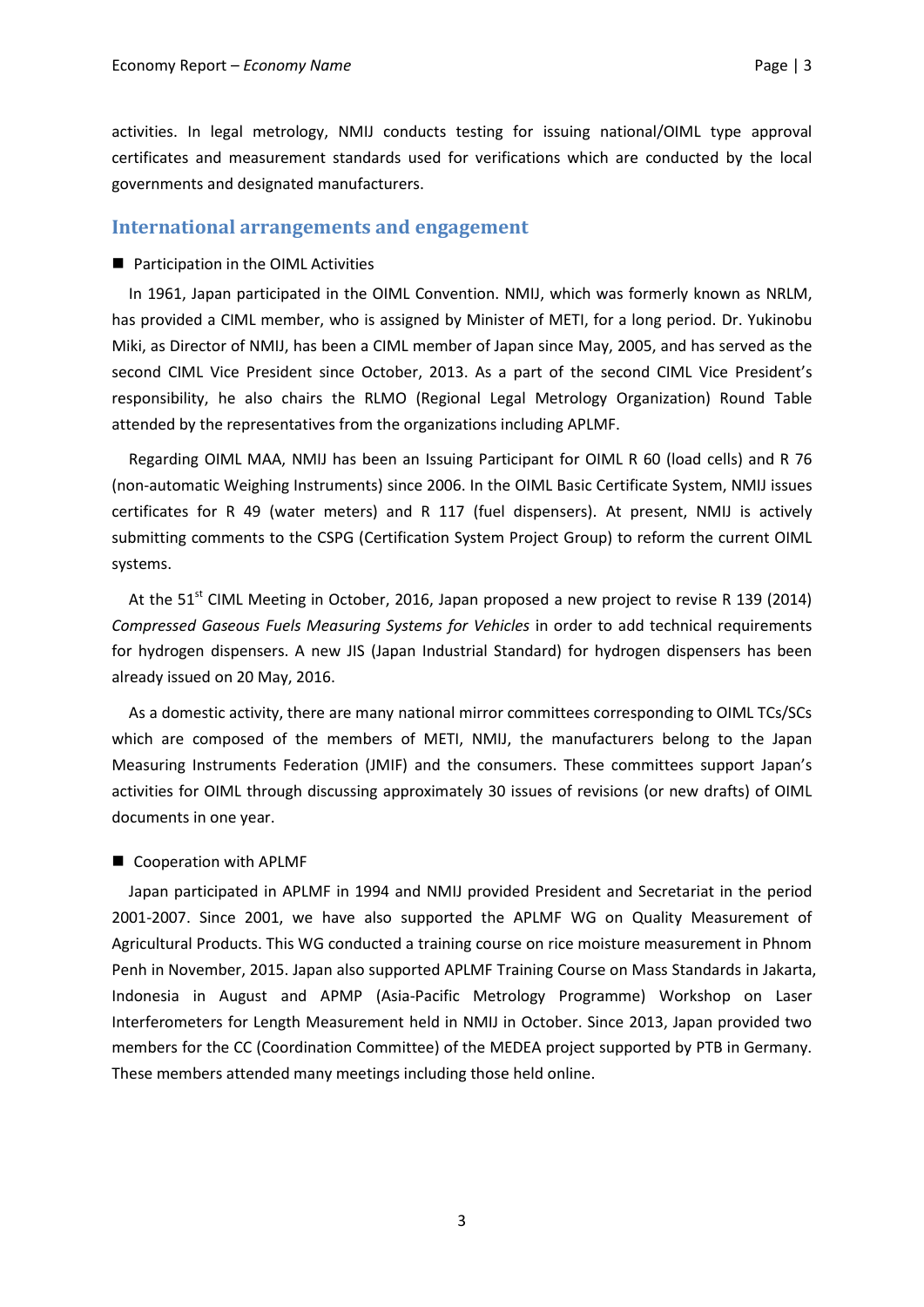## **SECTION 2 – Key activities of 2015/16 and Future focus**

### **Major projects - What we did and what we will do**

#### Review of metrological control system

Meetings of Measurement Administration Council were convened in multiple times in 2016 in order to respond technological innovations in measuring instruments and changes in social environment surrounding administrations in metrology. This Council discussed the directions of revisions in the present metrological infrastructure from the following three viewpoints.

(Viewpoints)

(1) Promote entry of private business operators.

(Examples)

- $\Diamond$  Allow test reports for type approval to be issued by third party organizations or laboratories.
- $\diamond$  Permit third-party entities to execute verifications and/or inspections in legal metrology. (Now, only the designated verification bodies are permitted to conduct such activities.)

(2) Respond technological innovations and changes in social environment. (Examples)

- $\Diamond$  Add automatic weighing instruments as a new category of specified measuring instruments and execute verification according to the Measurement Act (in 5-10 years).
- $\Diamond$  Consider whether hydrogen dispensers should be added to the specified measuring instruments, according to their practical utilization in Japan.

(3) Reclassify and/or clarify the scope and the provisions of current regulations.

To respond above directions and viewpoints, some amendments of the cabinet orders and ministerial ordinances are being prepared, and they are planned to be issued on 1<sup>st</sup> April in 2017 (The enforcement date may differ depending on the contents of each amendment. METI plans that all of them will be enforced by October in 2017 at the latest). NMIJ supports this procedure as a group of technical experts.

 $\blacksquare$  Technical requirements of measuring instruments in JIS

The technical requirements in the Measurement Act have been transferred into JIS in order to catch up with up-to-date technological development. Most of these standards are based on OIML Recommendations although some of them include our original requirements. Table 1 shows current situation of these activities.

| OIML Recommendations used as the basis of JIS                   | JIS numbers correspond to the<br><b>OIML Recommendations</b> |
|-----------------------------------------------------------------|--------------------------------------------------------------|
| R 7 Clinical thermometers, mercury-in-glass with maximum device | JIS T 4206:2014                                              |
| R 16-1 Mechanical non-invasive sphygmomanometers                | JIS T 4203:2012                                              |
| R 21 Taximeters                                                 | JIS D 5609:2014                                              |
| R 49-1/2 Water meters                                           | JIS B 8570-2:2013                                            |
| R 75-1/2 Heat meters                                            | JIS B 7550:2014                                              |

**Table 1: Technical requirements transferred into JIS**